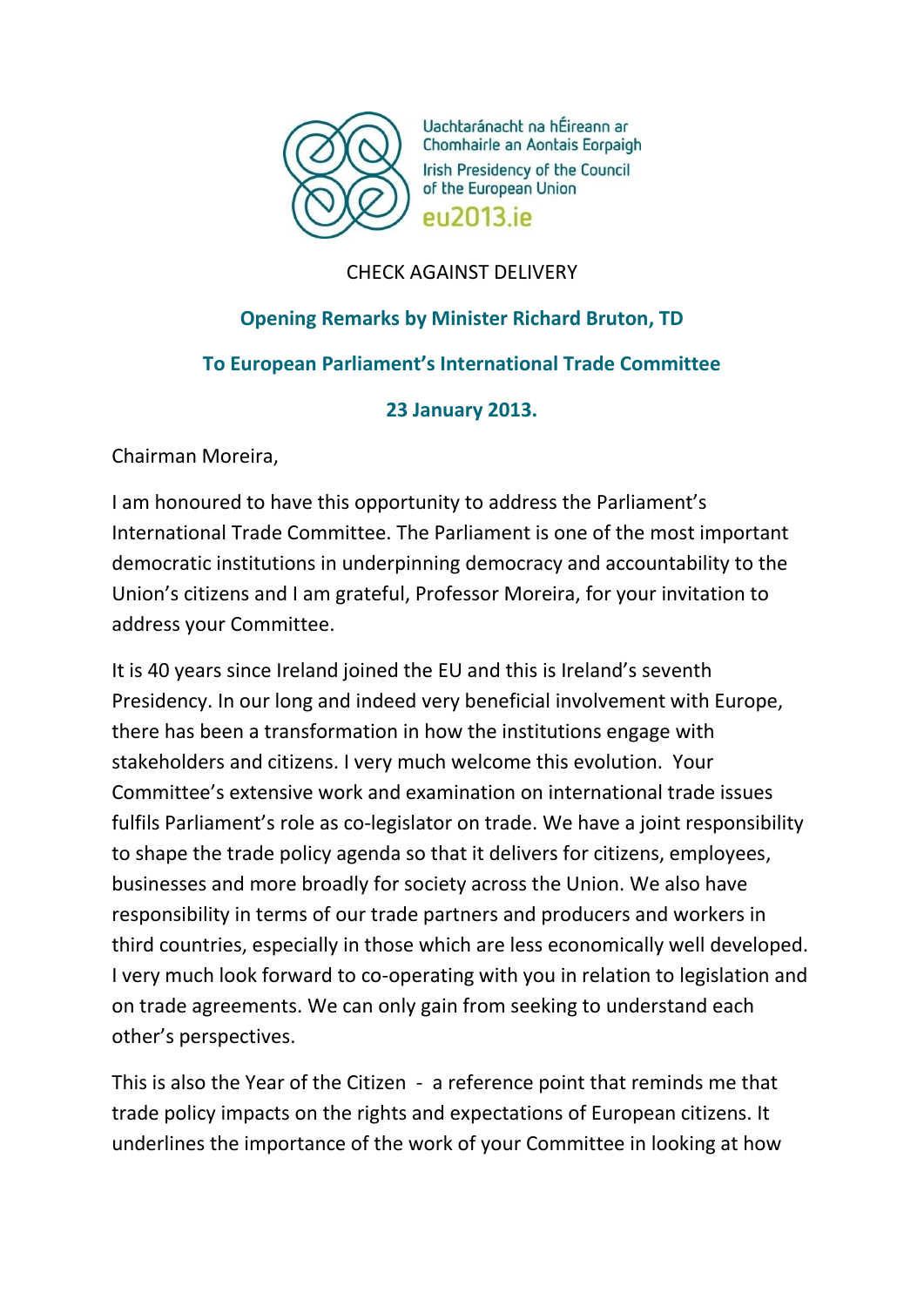trade can contribute to increasing the opportunities for citizens in a globalised world.

The Irish Presidency is taking up its responsibilities at a very difficult time for global trade, economic activity and employment. We are going through an economic crisis that is the most difficult and pervasive of all economic cycles in many decades. Consequently, it will not surprise you that the theme of our Presidency is simple and straightforward - Stability, Jobs and Growth. This reflects the reality facing our economies, businesses and citizens. That is, the urgent need to make progress on revitalising countries and communities.

Trade and investment plays a huge part in this agenda and in accelerating the capacity for growth in Europe. Increased trade, and the jobs and opportunities that it brings can be a catalyst to give hope and confidence to our citizens, that their prospects and those of their children will distinctly improve.

Our message is that Europe is always open to business and open for business. Our openness also means that others will continue to see the EU as an honest and reliable partner. One that is fair, consistent and predictable in developing its trade policies yet firm and committed when it comes to defending the rights and expectations of its economic operators, and holding our partners to honouring their commitments across the bilateral and multilateral trade agenda.

I want to now move into highlighting our priorities by commenting on the impact of trade agreements on growth and jobs. Today there are over 26 million people unemployed in the EU. The benefit to the EU economy from all potential Free Trade Agreements is about 2 million jobs. Creating these trade related jobs would be a significant contribution to tackling one of the biggest social challenges facing us today.

Our entrepreneurs have the creativity, technologies and the ambition to win more business in more diverse corners of the globe. To capture this potential means moving forward with new market access opportunities through free trade agreements. This is at the top of our agenda.

Chairman, you have completed some important analysis on the benefits from a potential free trade agreement with the U.S. Your personal involvement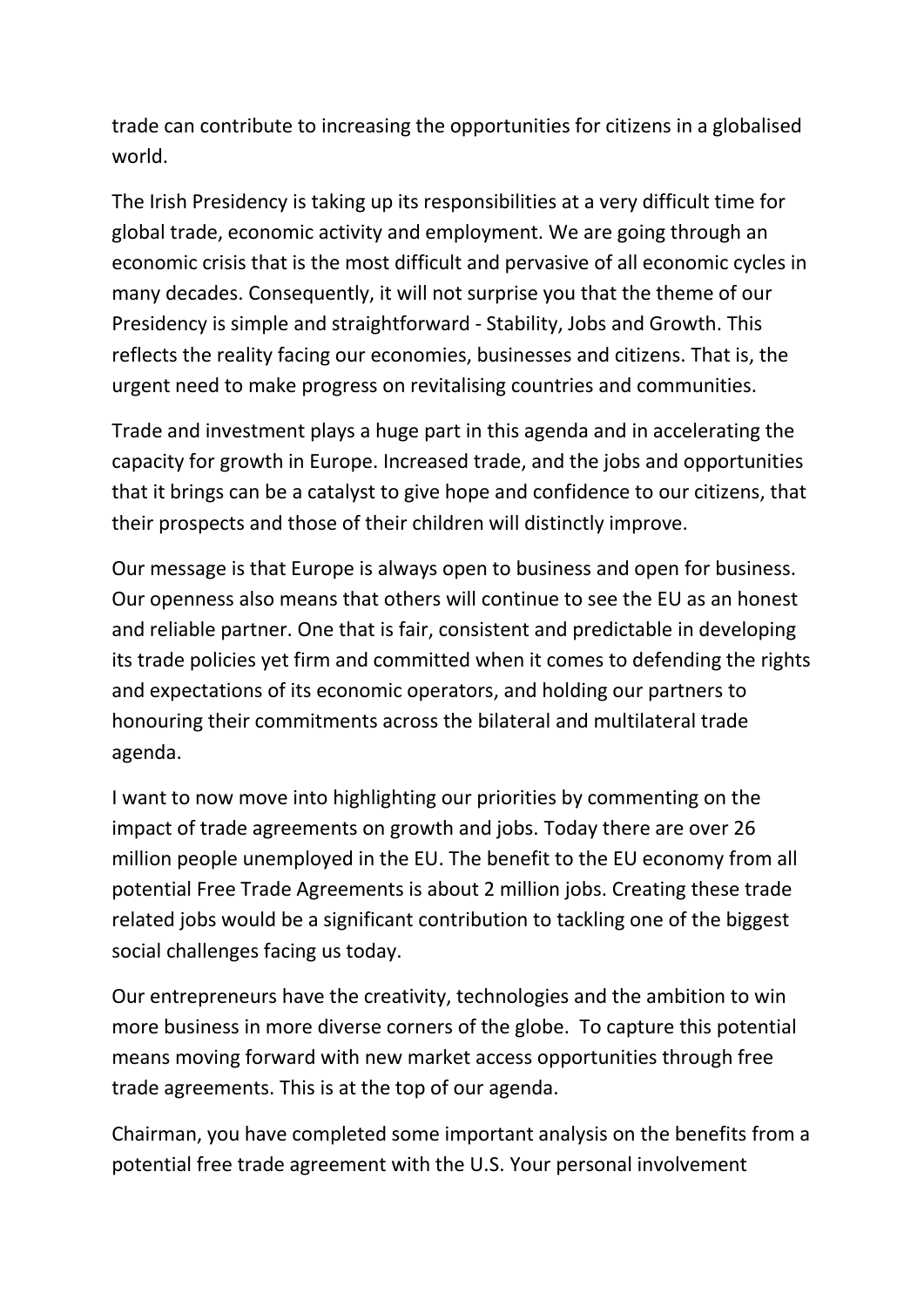underlines the importance of this topic for all concerned. Subject to the recommendations of the EU US High Level Working Group our priority is to put our energies into strengthening the transatlantic market place. Although transatlantic markets are deeply integrated through large flows of trade and investment, it is fair to say that we could do more.

We need to capitalise on what we have already achieved and fully exploit the further potential of the transatlantic economic and business relationship. The potential gain in both jobs and economic activity is too attractive not to make it a success. It would also send a strong signal that, even in times of serious economic difficulty, both economies are prepared to push ahead with extending and opening markets rather than protecting them. This would be a strong message for our other global trading partners.

To assist in furthering discussions on EU US, the Irish presidency is holding an Informal Trade Council in Dublin in April to which I would like to invite you Mr Chairman, to attend.

We are approaching the completion of yet another historic FTA – that with Canada. Canada is another important transatlantic trade and investment partner. Although tariffs are low between both economies, expected gains will be significant when behind the border restrictions are taken away. I hope that the last outstanding issues can be quickly resolved and agreement reached without too much delay.

Of course there are also other economies with which we would like to deepen and strengthen already strong trade and economic relations. I hope that we can move forward with the start of negotiations with Japan very soon. This would be a significant event involving two economies of global significance. I would also like to see progress on our negotiations with India where an FTA would provide both sides with important benefits. We have to bear in mind the wider impact of an agreement in the context of our relations not only with India but also in the wider region.

It was evident at the last Summit that there is considerable richness and potential in our relationship with China. We would like to prepare the ground for the next summit so that the conditions would be ripe to launch negotiations for a landmark investment agreement with market access.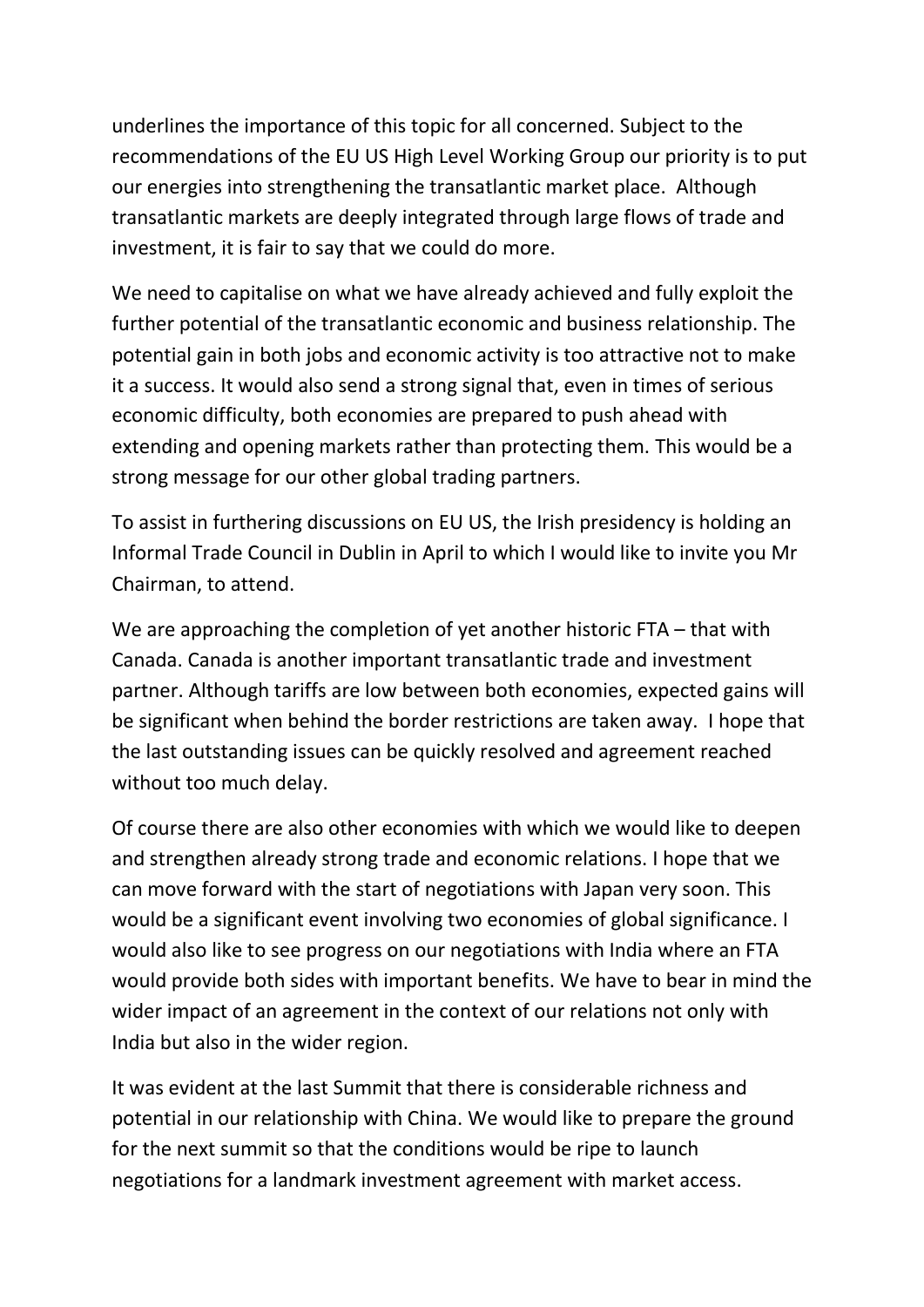Our Neighbourhood policy can help create the conditions to expand prosperity in areas that are closest to us not only in terms of geography but with which we have personal and economic connections. Trade negotiations with Moldova, Georgia and Armenia are making good progress and I hope will be substantially completed during our Presidency.

Our Southern Neighbours face many difficulties in tackling necessary reforms arising from the Arab Spring. Trade can make a significant contribution to accelerating the pace of their economic development and underpinning political stability. We need, however, to take into account essential capacity building so that when talks commence on liberalising trade flows, our partners are well prepared. We hope that the launch of trade talks with Morocco will be symbolic of a new, dynamic and supportive relationship with our Southern Neighbours and quickly lead to others accepting the open invitation to use trade to grow and progress.

ASEAN is a fast growing region of significant economic relevance for the EU. Their economies are growing at a faster pace than ours while the size and spending power of the EU is an attractive proposition from their perspective. We hope that the network of FTAs already underway in the region can be expanded by the addition of others, for example Thailand. This would be important as that economy is an important component in global supply and value chains.

The multilateral trade agenda continues to be of significant importance for the Irish Presidency. The WTO is the essential rule maker for international trade, making it easier for value chains to expand and economies to benefit from comparative advantage and specialisation. It also plays a vital role in helping less advantaged countries gain from trade and profit from growing connections with international markets. Making progress on key development issues, such as trade facilitation, should be one of the landmark outcomes from this year's WTO Ministerial, especially those that will most benefit Least Developed Countries. The poorest economies need the Doha agenda to have new life and for it to deliver, at the very least, on some of the issues that will accelerate growth across the least developed world.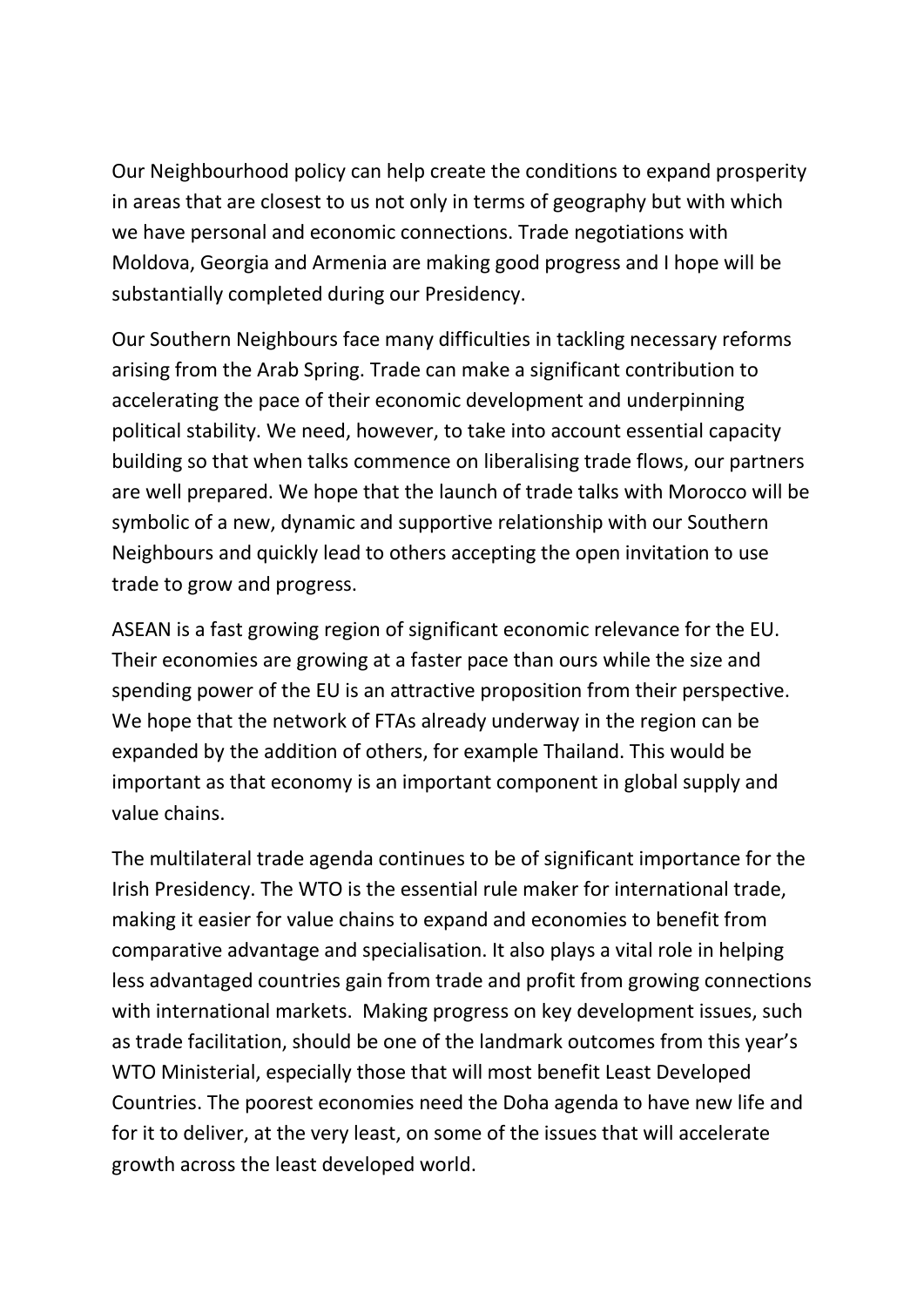There are other major opportunities for the EU and WTO members in Geneva based activity. We are all aware of the significant potential of trade in services to boost global trade as a whole. In order to reach a point where our common interests are best served it is important that the EU would work proactively to stimulate negotiations on services. The Irish Presidency will work constructively to optimise the EU's participation in discussions on a plurilateral on services in Geneva. We will work quickly to achieve an agreement for a negotiating mandate during early 2013 should formal negotiations commence in Geneva.

### Legislative Files

I would now like to turn to some legislative files that are mutually important. Investment protection is an important constituent of trade policy. And I see that one important instrument to facilitate investment protection is on your agenda today.

### Financial Responsibility in Investor-State Dispute Settlement

The Irish Presidency will work with you in seeking to achieve political agreement on a legislative framework governing the allocation of financial responsibility in investor-state dispute settlement. This is a key building block in the development of the EU's policy on foreign direct investment, which the Treaty of Lisbon brought within the scope of the Union's Common Commercial Policy. A legislative framework will close a gap. It will give us the necessary certainty to complete agreements that protect investors. Important in this regard will be the completion of agreements with a strong investment component with Canada and Singapore, advancing negotiations with Japan, India and other strategic partners, and of course as I mentioned previously, advancing the EU-China relationship.

# Omnibus I&II

The Lisbon Treaty was designed to address the growing complexity of EU legislation and the effectiveness of the enlarged Union. In the trade area the two Omnibus proposals that aim at bringing trade legislation in line with the Treaty. I want to accelerate progress on these and enter into meaningful and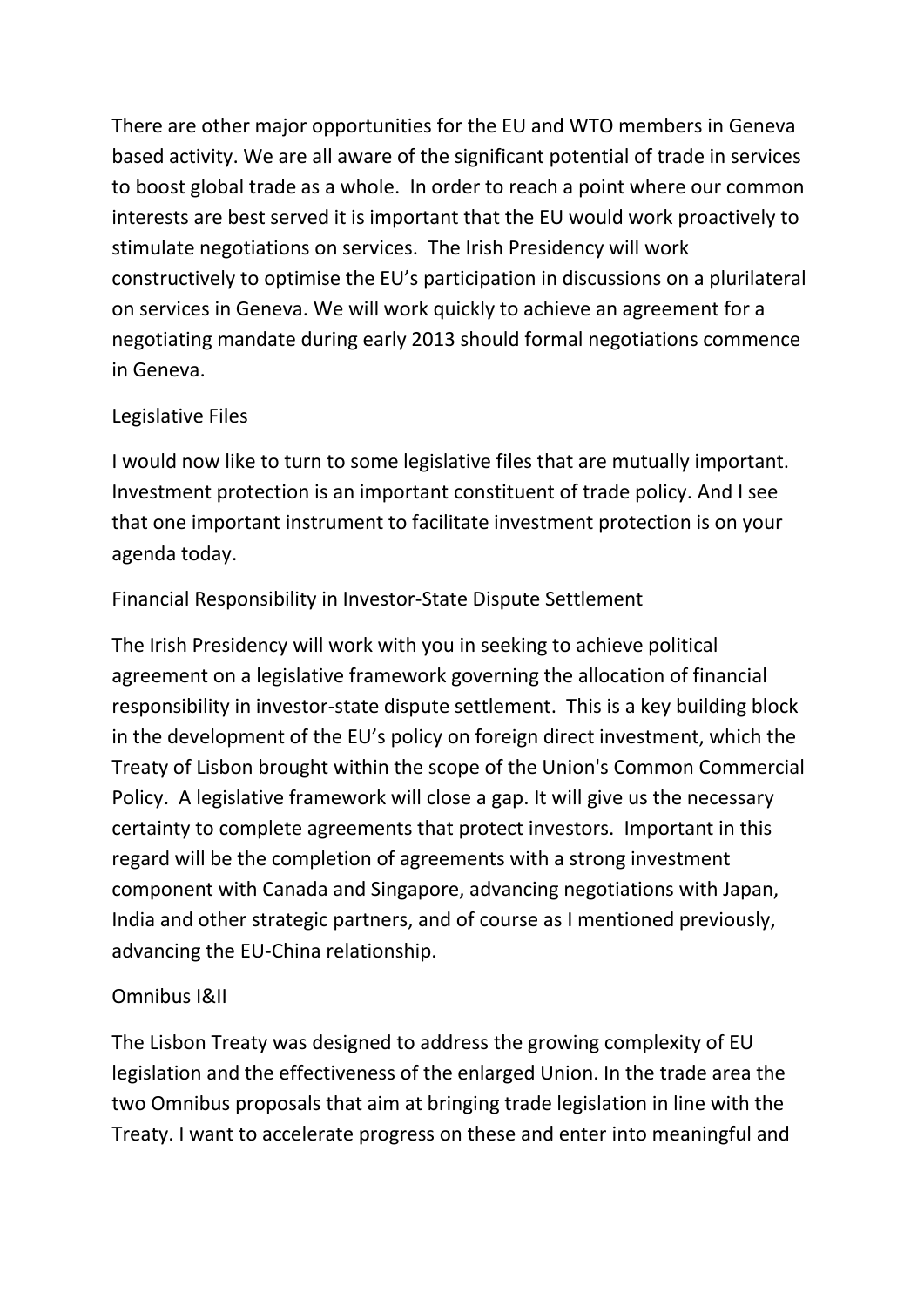constructive dialogue on these files so that we can achieve agreement under the Irish Presidency.

### Public Procurement

I mentioned earlier that one of the hallmarks of Europe is its openness to trade and new ideas. This is not necessarily reflected to the same extent among those with which we both trade and compete. The Commission last year made a proposal to the Parliament and the Council for a new instrument on Public Procurement. The International Public Procurement initiative aims to improve access of EU companies to the public procurement markets of third countries. Some public procurement markets can be very large and offer lucrative opportunities for exporters. The Council is currently examining this proposal and I note that you will have a second exchange of views on this file later today.

# Enforcement Regulation

The relevant Council working group has also begun its work on the Commission's proposal for a Regulation connected with the enforcement of international trade rules. This is aimed at facilitating a quick response by the EU to trade impediments newly introduced by third countries that affect our interests.

# Market Access Regulation

Trade and development are inseparable in considering how best to support the long term aspirations of developing countries and especially those that are most in need of support. Some of the most important means of helping build prosperity in developing nations is via the range of Economic Partnership Agreements that are under negotiation or waiting for implementation. We look forward to discussing a way forward on the Market Access Regulation now that the Second Stage reading has commenced. [Indeed I understand that you have just discussed this issue this morning and we look forward to engaging with you to achieve a second reading agreement. ]

Generalised System of Preferences [GSP]